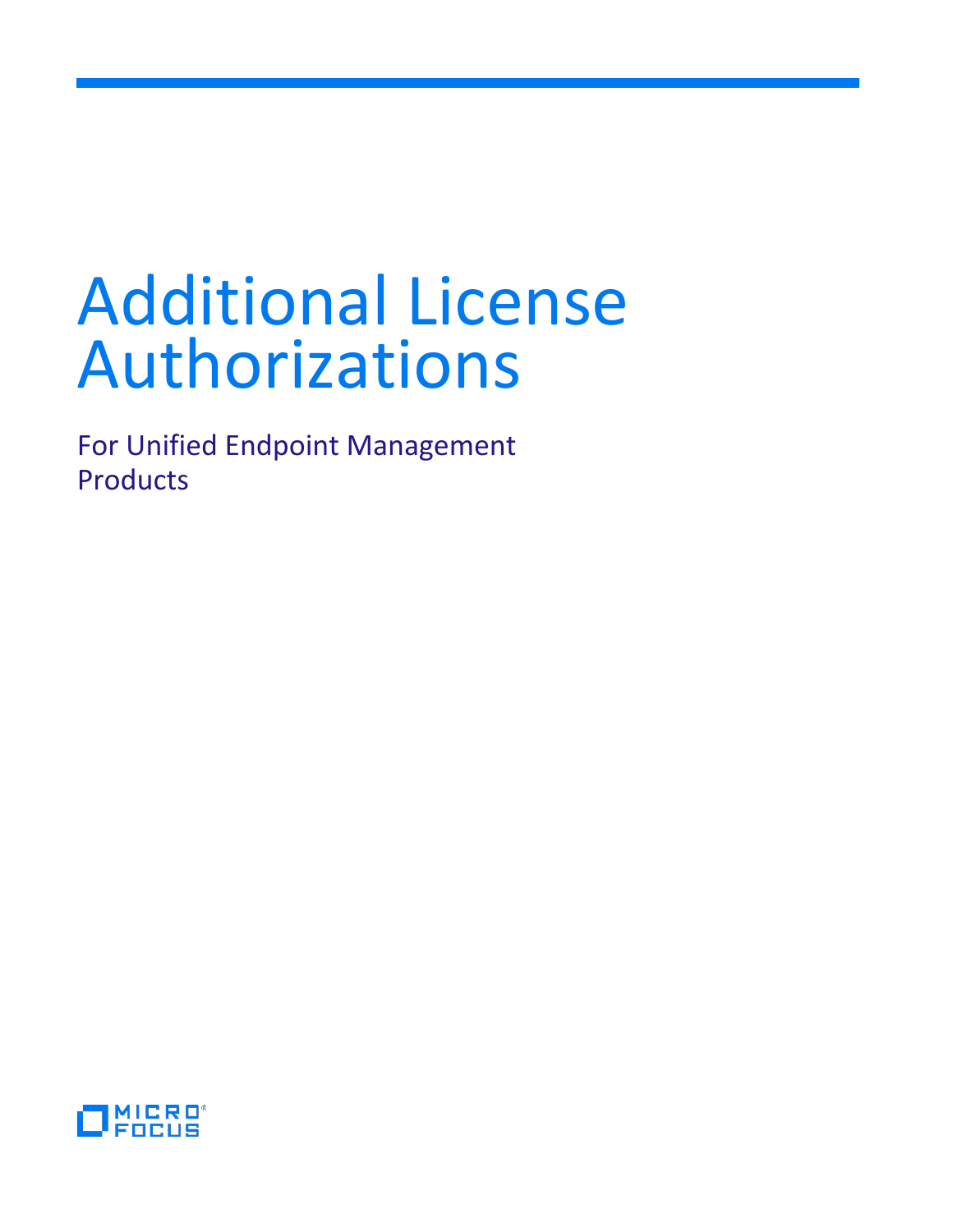This Additional License Authorizations document ("ALA") set forth the applicable License Options and additional specific software license terms that govern the authorized use of the software products specified below, and are part of the applicable agreement (i.e., Micro Focus End User License Agreement; and/or any separate agreement that grants Licensee a license to such products (e.g., Customer Portfolio Terms or other Master Agreement); and/or Quotation) (the "Applicable Agreement"). Capitalized terms used but not defined herein shall have the meanings set forth in the Applicable Agreement.

# **Products and suites covered**

| <b>Products</b>                              | E-LTU or<br>E-Media<br>available * | Non-production<br>software class ** | <b>Term License</b><br>Non-production<br>software class (if<br>available) |
|----------------------------------------------|------------------------------------|-------------------------------------|---------------------------------------------------------------------------|
| Desktop Containers Application Streaming     | Yes                                | Class 3                             | Class 3                                                                   |
| <b>Desktop Containers</b>                    | Yes                                | Class 3                             | Class 3                                                                   |
| <b>ZENworks Configuration Management</b>     | Yes                                | Class 3                             | Class 3                                                                   |
| <b>ZENworks Asset Management</b>             | Yes                                | Class 3                             | Class 3                                                                   |
| <b>ZENworks Full Disk Encryption</b>         | Yes                                | Class 3                             | Class 3                                                                   |
| <b>ZENworks Patch Management</b>             | Yes                                | Class 3                             | Class 3                                                                   |
| <b>ZENworks Endpoint Security Management</b> | Yes                                | Class 3                             | Class 3                                                                   |
| ZENworks Asset Inventory for Linux           | Yes                                | Class 3                             | Class 3                                                                   |
| ZENworks Asset Inventory for Mac/Windows     | Yes                                | Class 3                             | Class 3                                                                   |
| <b>ZENworks Service Desk</b>                 | Yes                                | Class 3                             | Class 3                                                                   |

| <b>Suites</b>  | E-LTU or<br>E-Media<br>available * | <b>Non-production</b><br>software class ** | <b>Term License</b><br><b>Non-production</b><br>software class (if<br>available) |
|----------------|------------------------------------|--------------------------------------------|----------------------------------------------------------------------------------|
| ZENworks Suite | Yes                                | Class 3                                    | Class 3                                                                          |

\* Any product sold as E-LTU or E-Media shall be delivered electronically regardless of any contrary designation in a purchase order. \*\* Additional licenses solely for non-production use, may be available as specified in the Non-Production Licensing Guide found at **[software.microfocus.com/legal/software-licensing](http://software.microfocus.com/legal/software-licensing)** depending on the non-production software class specified above. Any such nonproduction licenses will be subject to the Non-Production Licensing Guide and the applicable License Option terms and conditions set forth in this ALA.

# **Definitions**

| Term              | <b>Definition</b>                                                                                                                                                                                                                                                   |  |
|-------------------|---------------------------------------------------------------------------------------------------------------------------------------------------------------------------------------------------------------------------------------------------------------------|--|
| Device            | Means a laptop, smartphone, tablet, desktop, workstation, server, virtual machine or terminal.                                                                                                                                                                      |  |
| E-LTU and E-Media | Means products which are electronically delivered only, and as such any reference to FOB Destination or<br>delivery methods that are stated on your purchase order other than electronic shall be null and void with<br>respect to these E-LTU or E-Media products. |  |
| Mobile Device     | Means a smartphone or tablet.                                                                                                                                                                                                                                       |  |
| Suite             | Means a product suite comprised of two or more component products.                                                                                                                                                                                                  |  |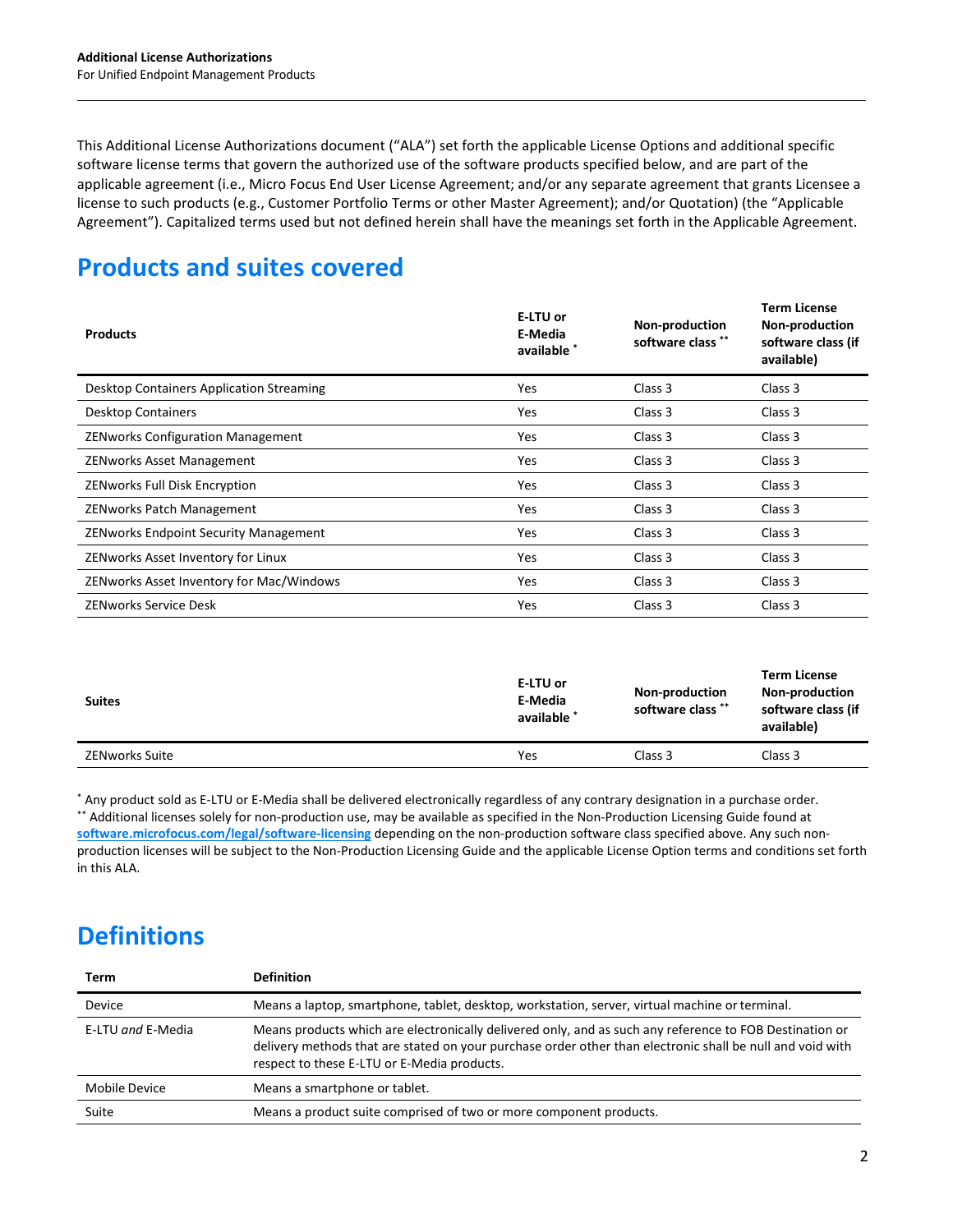#### **Additional License Authorizations**

For Unified Endpoint Management Products

| Term | <b>Definition</b>                                                                                                                                                                                                                                                                                                                                                                                                                                                                                                                                                                                                                                      |
|------|--------------------------------------------------------------------------------------------------------------------------------------------------------------------------------------------------------------------------------------------------------------------------------------------------------------------------------------------------------------------------------------------------------------------------------------------------------------------------------------------------------------------------------------------------------------------------------------------------------------------------------------------------------|
| User | Means a user object in a single directory tree (or other class of object that contains data representing a<br>person, such as objects containing credit card information or PIN numbers) that has (a) access or use<br>rights to any portion of the Software, or (b) access or use rights to Mobile Devices or Devices being<br>managed by the Licensed Software, regardless of whether the user object is assigned to a person, Mobile<br>Device or Device. User objects (or other classes of objects) representing the same person that are linked to<br>each other within a single tree and/or linked across multiple trees count as only one User. |

# **License Options**

The following License Options are the types of licenses that may be available for a given software product under this ALA. The applicable License Option for a license shall be as set forth in the Applicable Agreement or Product Order. If this ALA specifies that only one License Option is available for a given product, such product shall be governed by such License Option whether or not stated in the Applicable Agreement or Product Order unless otherwise agreed in writing between Licensee and Licensor.

## **Device License**

Licensed Software provided under this License Option gives Licensee the right to install the Licensed Software on a Device, for use solely by the by the number of Devices expressly authorized by Licensor in the Product Order for such license for whom Licensee has paid the applicable license fee. A Device License is required for each Device that meets either of the following conditions: (a) the Licensed Software, agent or any component of the Licensed Software is installed and enabled on the Device; or (b) the Licensed Software is not installed on the Device but the Device is accessing or utilizing the Licensed Software or a component thereof that is installed and enabled on another Device and such use is not limited solely to use of the management console.

### **Mobile Device License**

Licensed Software provided under this License Option gives Licensee the right to install the Licensed Software on a Mobile Device, for use solely by the by the number of Mobile Devices expressly authorized by Licensor in the Product Order for such license for whom Licensee has paid the applicable license fee. A Mobile Device License is required for each Mobile Device that meets either of the following conditions: (a) The Licensed Software, agent or any component of the Licensed Software is installed and enabled on the Mobile Device; or (b) the Licensed Software is not installed on the Mobile Device but the Mobile Device is accessing or utilizing the Licensed Software or a component thereof that is installed and enabled on another Device and such use is not limited solely to use of the management console and such Mobile Device is not currently licensed under a Device or User License.

### **User License**

Licensed Software provided under this License Option gives Licensee the right to use an unlimited number of copies of the Software, for use solely by the number of Users expressly authorized by Licensor in the Product Order for such license for whom Licensee has paid the applicable license fee. Each person who accesses or usesthe Licensed Software provided under this License Option must have at least one user object uniquely assigned to that person and access the Licensed Software through the user object. Up to five (5) Mobile Devices or Devices, all of which must be assigned to a single User, may be managed by a single User License.

### **Instance License**

Licensed software provided under this License Option gives Licensee the right to use an unlimited number of copies of the Software for all devices within the Licensor's organization that meet the product requirements.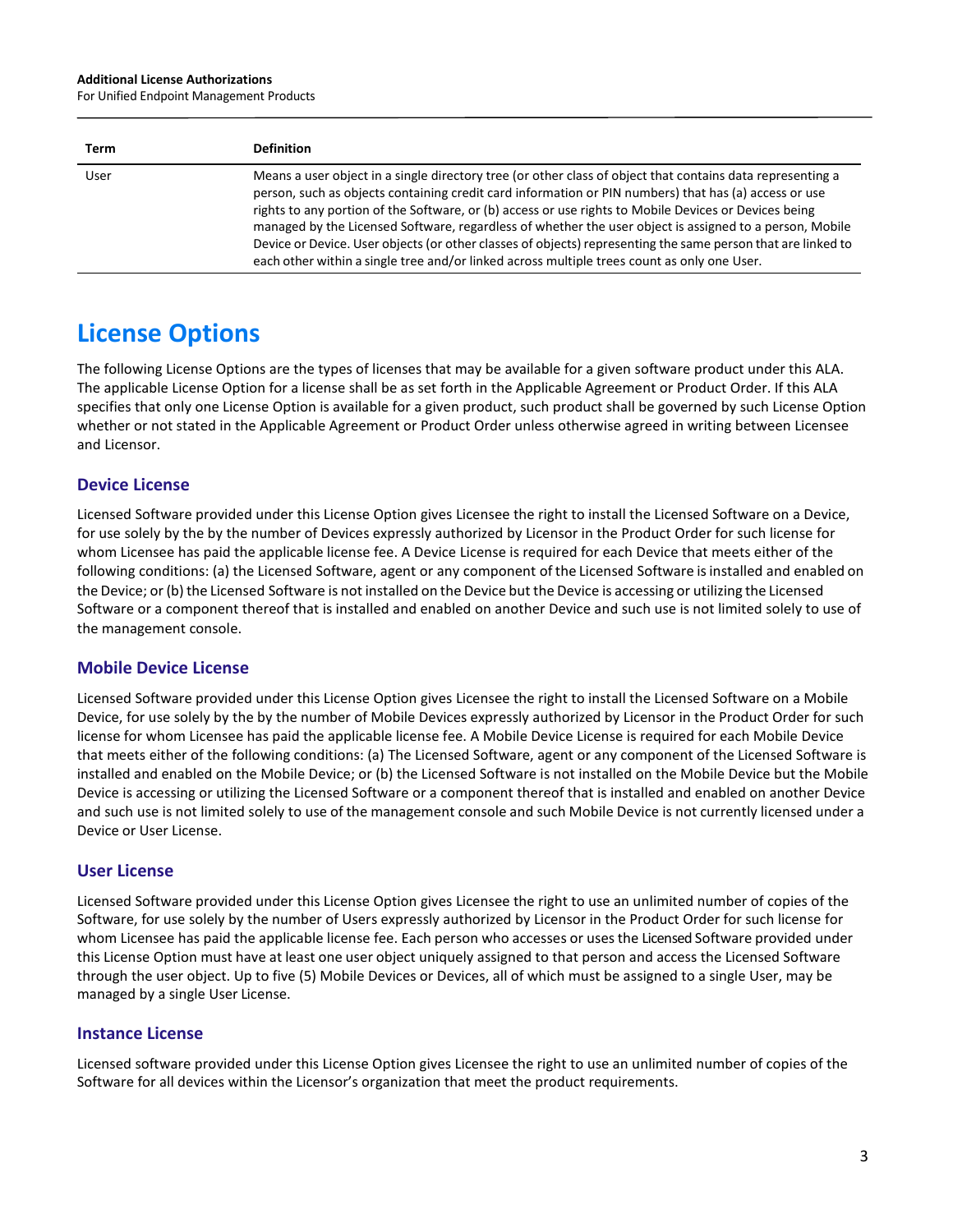## **Retired User or Device**

Licensee may retire a User or Device so that it no longer requires an active license as follows: (1) To retire a Device, Licensee must permanently change the Device object attribute to "retired". After one hundred and twenty days (120 days) in this state, the Device will then be deemed Retired and Licensee will no longer need a license to retain this Retired Device in Licensee's system. (2) To retire a User, Licensee must permanently discontinue authentication by or to the user object(s) that represents that User. After one hundred and twenty days (120 days) in this state, the User will then be deemed Retired and Licensee will no longer need a license to retain this Retired User in Licensee's system.

## **Connection License**

A Connection License is required for the total number of Users who, at the same point in time, have accessed or used the Licensed Software via any Device or other software program, directly or indirectly, regardless of how such access occurs or whether such User uses any hardware or software that reduces the apparent number of users who are using the Licensed Software.

### **FTES License**

You must acquire a license for each "FTES". Licensee must purchase an FTES License for every full time and part time staff, faculty and administration, regardless of role and anticipated use of the Licensed Software. Students, alumni and parents do not require a license but use of the Licensed Software by such groups shall be limited to use for academic purposes subject to the Micro Focus Academic License Agreement described at: **https://www.microfocus.com/en-us/about/licensingacademic-ala**. The number of FTES shall be calculated as the sum of Licensee's most recently reported number of (a) fulltime equivalent staff (counted as one FTES for licensing purposes) and (b) part-time staff (counted as ½ FTES for licensing purposes). The FTES calculation for each category of full and part time staff must be demonstrated through a verifiable means that may include use of an audited annual report, an organization's human resource system, or the government website, government report, or other published report provided by Customer that shows accurate information. Licensor may also verify Licensee's reported FTES count by accessing **http://nces.ed.gov/globallocator/** or other government and nonprofit databases.

### **FTE License**

You must acquire a license for each "FTE". Licensee must purchase an FTS License for every student, faculty and staff, regardless of role and anticipated use of the Licensed Software. The number of FTE shall be calculated as the sum of Licensee's most recently reported number of (a) students (b) staff and (b) part-time staff (counted as ½ FTE for licensing purposes). The FTE calculation for each category of students and full and part time staff must be demonstrated through a verifiable means that may include use of an audited annual report, an organization's human resource system, or the government website, government report, or other published report provided by Customer that shows accurate information. Licensor may also verify Licensee's reported FTE count by accessing **http://nces.ed.gov/globallocator/** or other government and non-profit databases.

# **Software Specific Terms**

# **Desktop Containers Application Streaming**

Current maintenance or subscription coverage for Desktop Containers or ZENworks Suite is a prerequisite for purchasing and use of subscriptions for Desktop Containers Application Streaming.

# **ZENworks Configuration Management Mobile Device option for ZENworks Configuration Management**

The following License Options apply: Device License, Mobile Device License. ZENworks Configuration Management Mobile Device requires a Device License or Mobile Device license for each Mobile Device.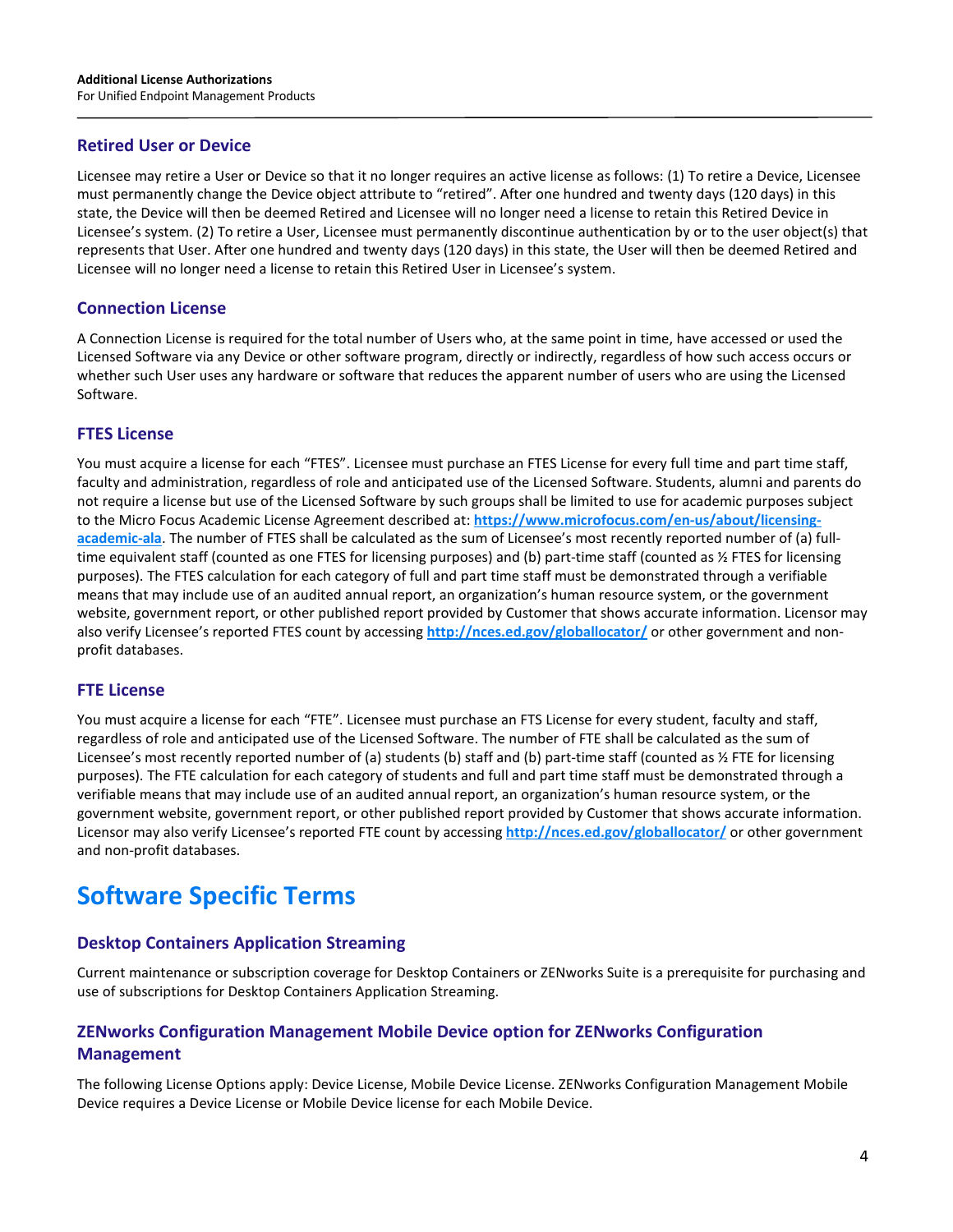# **ZENworks Configuration Management or ZENworks Asset Management Entitlement for ZENworks Service Desk Standard Edition**

As a benefit of Your maintenance or subscription coverage for either ZENworks Configuration Management or ZENworks Asset Management you receive an entitlement to two (2) technician licenses per company for a single installation of the ZENworks Service Desk Standard Edition product (software provided separately). These licenses and Your use of the ZENworks Service Desk Standard Edition are subject to license terms applicable to the ZENworks Service Desk Standard Edition software.

# **ZENworks Service Desk for ITIL Add-on Subscription ("ITIL Add-on")**

Current maintenance or subscription coverage for ZENworks Suite is a prerequisite for purchasing and use of subscriptions for ZENworks Service Desk for ITIL Add-on. Licensee must acquire a User or Device subscription for ITIL Add-on for each ZENworks Suite User or Device License.

### **ZENworks Suite Entitlementfor ZENworks Service Desk Standard Edition**

As a benefit of Licensee's active maintenance or subscription coverage for ZENworks Suite, Licensee may reproduce and internally use ZENworks Service Desk Standard Edition for each User or Device for which a ZENworks Suite License has been purchased.

### **ZENworks Patch Management**

User based licensing is available for ZENworks Patch Management **only** when Licensee has User based licenses for ZENworks Suite. Licensee may use Custom Patches to update an operating system or application that has been previously installed. However, Licensee is prohibited from using Custom Patches to deploy or install software products.

### **ZENworks Patch Management Add-on Subscription**

Current maintenance or subscription coverage for ZENworks Suite is a prerequisite for purchasing and use of subscriptions for ZENworks Patch Management Add-on ("Patch Add-on"). Licensee must purchase a User or Device subscription for Patch Management Add-on for each User or Device License purchased for ZENworks Suite.

### **ZENworks Patch Management Extended Security Updates Add-on Subscription**

Current maintenance or subscription coverage for ZENworks Patch Management is a prerequisite for purchasing and use of subscriptions for ZENworks Patch Management Extended Security Updates Add-on ("Patch ESU Add-on"). Licensee must purchase an Instance subscription for Patch Management Extended Security Updates Add-on to allow distribution of Extended Security Updates through ZENworks Patch Management. Additionally, Extended Security Updates may require purchasing of external licenses from patch providers in order to successfully function.

### **ZENworks Service Desk**

ZENworks Service Desk (Standard Edition and ITIL Service Management editions). Licensee must acquire a license for each technician, manager, partner or supervisor who accesses or has access rights to the Software ("Technician"). Each Technician must have a separate account and multiple Technicians cannot share the same account. A Technician account may be designated to another person only if the previous person is no longer using that Technician account.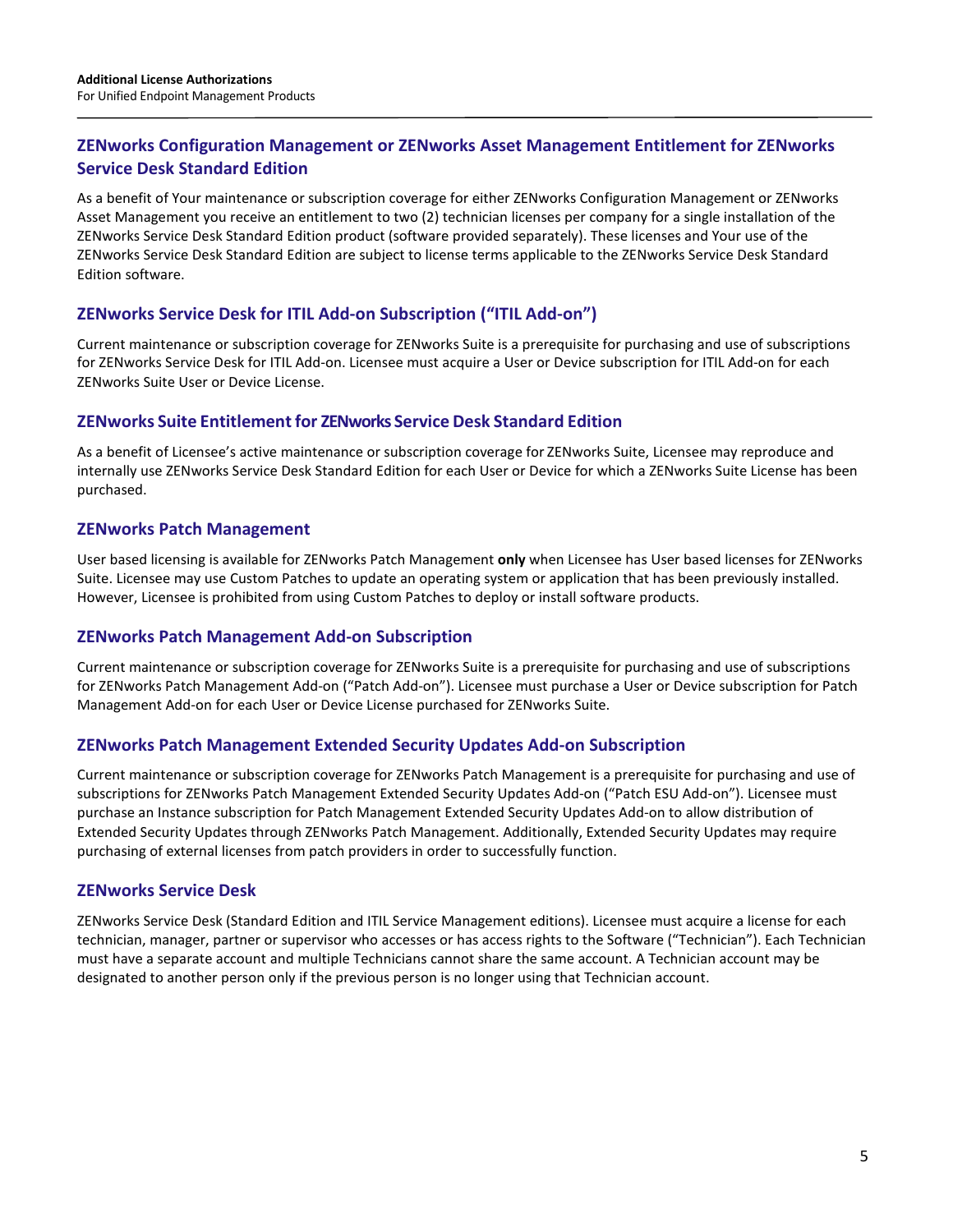# **Suites**

| <b>Suite</b>          | <b>Offering includes</b>                                                               | <b>Additional terms (if any)</b>                                                                                                                                                                                                                                                      |
|-----------------------|----------------------------------------------------------------------------------------|---------------------------------------------------------------------------------------------------------------------------------------------------------------------------------------------------------------------------------------------------------------------------------------|
| <b>ZENworks Suite</b> | ■ ZENworks Configuration Management<br>■ ZENworks Endpoint Security Management         | For each license acquired, only one user may<br>use the products in the suite. The suite license<br>does not allow use of individual products in the<br>suite by multiple users if licensed on a User<br>basis or multiple devices if licensed on a Device<br>or Mobile Device basis. |
|                       | ■ ZENworks Asset Management<br>■ ZENworks Full Disk Encryption<br>• Desktop Containers |                                                                                                                                                                                                                                                                                       |
|                       | ■ ZENworks Service Desk                                                                |                                                                                                                                                                                                                                                                                       |

# **Additional License Terms**

# **Notice Regarding Vertica**

Each ZENworks zone includes 20TB of Vertica storage. Storage is measured in Raw Data Size (as defined below) for data stored in Vertica and Licensee is permitted to use with ZENworks zone data and any external data that is used in conjunction with ZENworks data for customer insight. An additional Vertica Expansion license is required for additional data capacity. End-customer's third-party tools are permitted to access data stored in Vertica. Raw Data Size means the size of the uncompressed data stored in a Vertica database as if such uncompressed data had been exported from the database in text format. All logical database entities (tables) and all derived and aggregate tables are included in the Raw Data Size measurement. All data stored in external tables in the ORC or Parquet format is included in the Raw Data Size. Data stored in Flex Tables (as defined in documentation on Vertica.com) will be counted as one tenth the capacity stored in a regular table (e.g. 1TB loaded into Flex Tables will count as 100GBs towards the license capacity).

The following is excluded from the Raw Data Size measurement:

- Multiple projections (underlying physical copies) of data from a logical database entity (table); i.e. data appearing in multiple projections of the same table is only counted once
- **Data stored in temporary tables**
- Data stored in flattened tables used for de-normalization purposes
- Deleted data that remains in the database
- Data stored in the Write Optimized Store (WOS) as defined in documentation
- Data stored in system tables such as monitoring tables, data collector tables, query repository tables, Database Designer work tables, etc.
- Views
- Copies or adaptations for back-up or archival purposes or when copying or adaptation is an essential step in the authorized use of the Vertica software.

# **Hosting Restrictions**

In the event that Licensee desires to have a third party manage, host (either remotely or virtually) or use the Licensed Software on Licensee's behalf, Licensee shall (1) first enter into a valid and binding agreement with such third party that contains terms and conditions to protect Licensor's rights in the Licensed Software that are no less prohibitive and/or restrictive than those contained in the Applicable Agreement; (2) prohibit use by such third party except for the sole benefit of Licensee; and (3) be solely responsible to Licensor for any and all breaches of the above terms and conditions by such third party.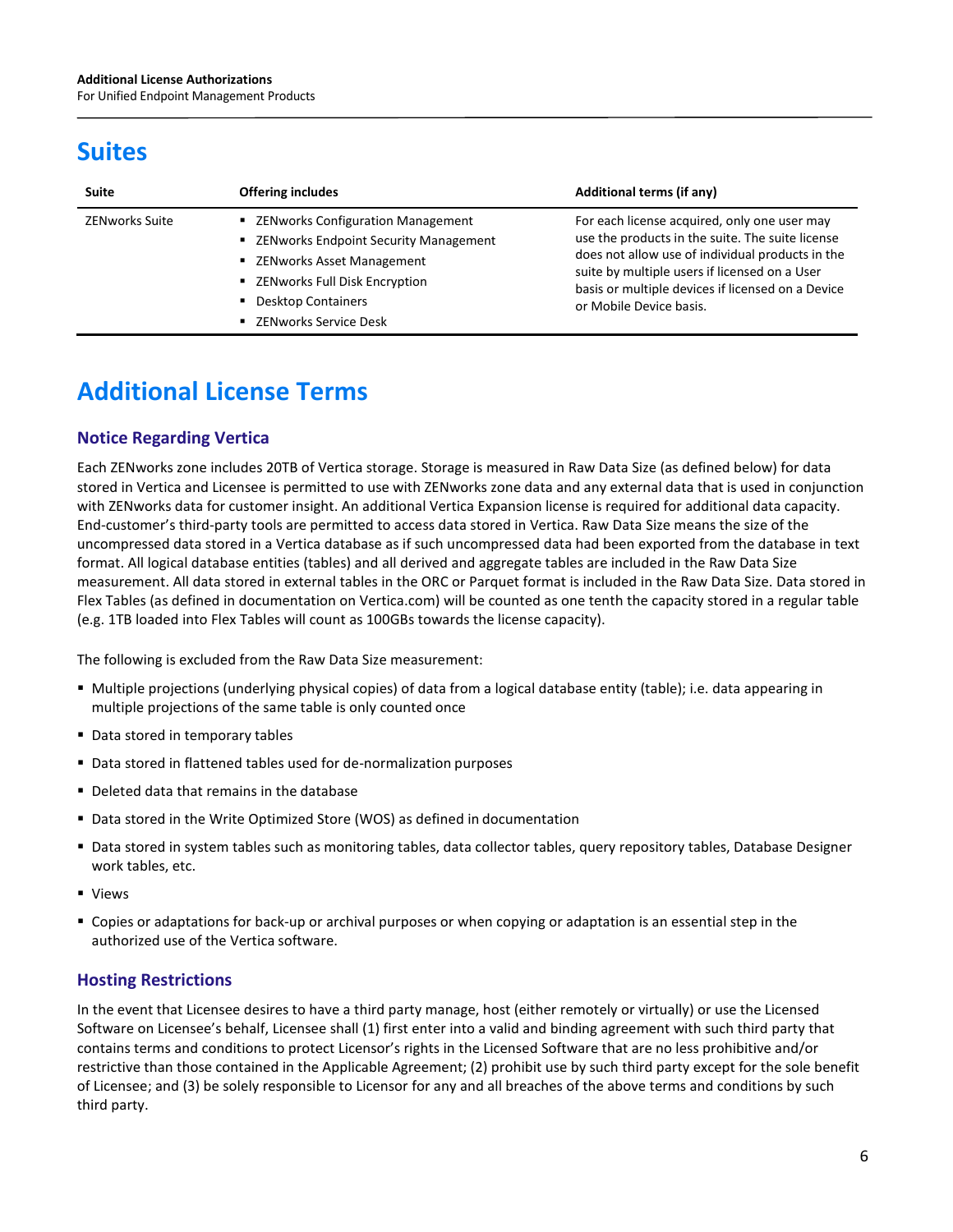# **Notice Regarding Collection of Telemetry Data**

The Licensed Software may collect statistical data about the objects in Licensee's ZENworks zone (e.g. product version and quantity) on an anonymous basis for purposes of product improvement. This data will not be associated with Licensee and will not be used to identify individuals utilizing the Licensed Software. Licensee expressly consent to the collection of this data in this manner. In addition, Licensee may optionally provide its express consent when utilizing the Licensed Software to associate its identifying information with the data collection, which may enable Licensor to offer suggested improvements to Licensee's specific usage of the Licensed Software.

## **Third Party Contractors**

Notwithstanding anything to the contrary in this ALA, Licensee may allow its contractors to use the Licensed Software within the licensed country solely to provide services to Licensee in accordance with the Applicable Agreement, provided that such contractors are located within Licensee's facilities and use the Licensed Software in compliance with the Applicable Agreement. Licensee shall be responsible for such contractors' use of the Licensed Software and compliance with the Applicable Agreement.

## **SLES Appliance License**

ZENworks may include components of the SUSE Linux Enterprise Server product (SLES). Licensee acknowledges and agrees to the following restriction with respect to use of SLES: notwithstanding the license grant in the SLES end user license agreement that may accompany the copy of SLES Licensee received with the Licensed Software, Licensee agrees to use such SLES solely for the purpose of running ZENworks and not as a general purpose operating system. The Licensee is permitted to install systems utilities, resource management software, antivirus software or similar software used solely for the purpose of administration, performance enhancement, and/or preventive maintenance of ZENworks ("Support Software") If Licensee did not receive a copy of the SLES end user license agreement, it can be found at **<http://www.suse.com/licensing/eula/>**.

### **Oracle License Terms**

The Licensed Software may contain certain software (the "Program(s)") licensed by Licensor from Oracle America, Inc. ("Oracle"). For purposes of this provision, the term "You" or "Your" refers to Licensee. Oracle requires that You agree to the following terms regarding use of the Program. Oracle grants You a limited license to internally use the Program (as included in the Licensed Software) solely for Your own internal business operations. Further, You may not disclose results of any Program benchmark tests without Oracle's prior consent. You agree that no data, information, program and/or materials resulting from Programs or services (or direct products thereof) will be exported, directly or indirectly, in violation of applicable export control laws, or will be used for any purpose prohibited by these laws including, without limitation, nuclear, chemical, or biological weapons proliferation, or development of missile technology. Accordingly, You confirm: You will not download, provide, make available or otherwise export or re-export the Programs, directly or indirectly, to countries prohibited by applicable laws and regulations nor to citizens, nationals or residents of those countries. You are not listed on the United States Department of Treasury lists of Specially Designated Nationals and Blocked Persons, Specially Designated Terrorists, and Specially Designated Narcotic Traffickers, nor are You listed on the United States Department of Commerce Table of Denial Orders. You will not download or otherwise export or re-export the Programs, directly or indirectly, to persons on the above mentioned lists. You will not use the Programs for, and will not allow the Programs to be used for, any purposes prohibited by applicable law, including, without limitation, for the development, design, manufacture or production of nuclear, chemical or biological weapons of mass destruction. The Programs' installation and/or auto-update processes, if any, may transmit a limited amount of data to Oracle or its service provider about those processes to help Oracle understand and optimize them. Oracle does not associate the data with personally identifiable information. Refer to Oracle's Privacy Policy at **[www.oracle.com/privacy](http://www.oracle.com/privacy)**. **THE PROGRAMS ARE PROVIDED "AS IS" WITHOUT WARRANTY OF ANY KIND. ORACLE FURTHER DISCLAIMS ALL WARRANTIES, EXPRESS AND IMPLIED, INCLUDING WITHOUT LIMITATION, ANY IMPLIED WARRANTIES OF MERCHANTABILITY, FITNESS FOR A PARTICULAR PURPOSE, OR NONINFRINGEMENT**. **IN NO EVENT WILL ORACLE BE LIABLE FOR ANY INDIRECT, INCIDENTAL, SPECIAL, PUNITIVE OR CONSEQUENTIAL DAMAGES, OR DAMAGES FOR LOSS OF PROFITS, REVENUE, DATA OR DATA USE, INCURRED BY YOU OR ANY THIRD PARTY, WHETHER IN AN ACTION IN CONTRACT OR TORT, EVEN IF ORACLE HAS BEEN ADVISED OF THE POSSIBILITY OF SUCH DAMAGES.**